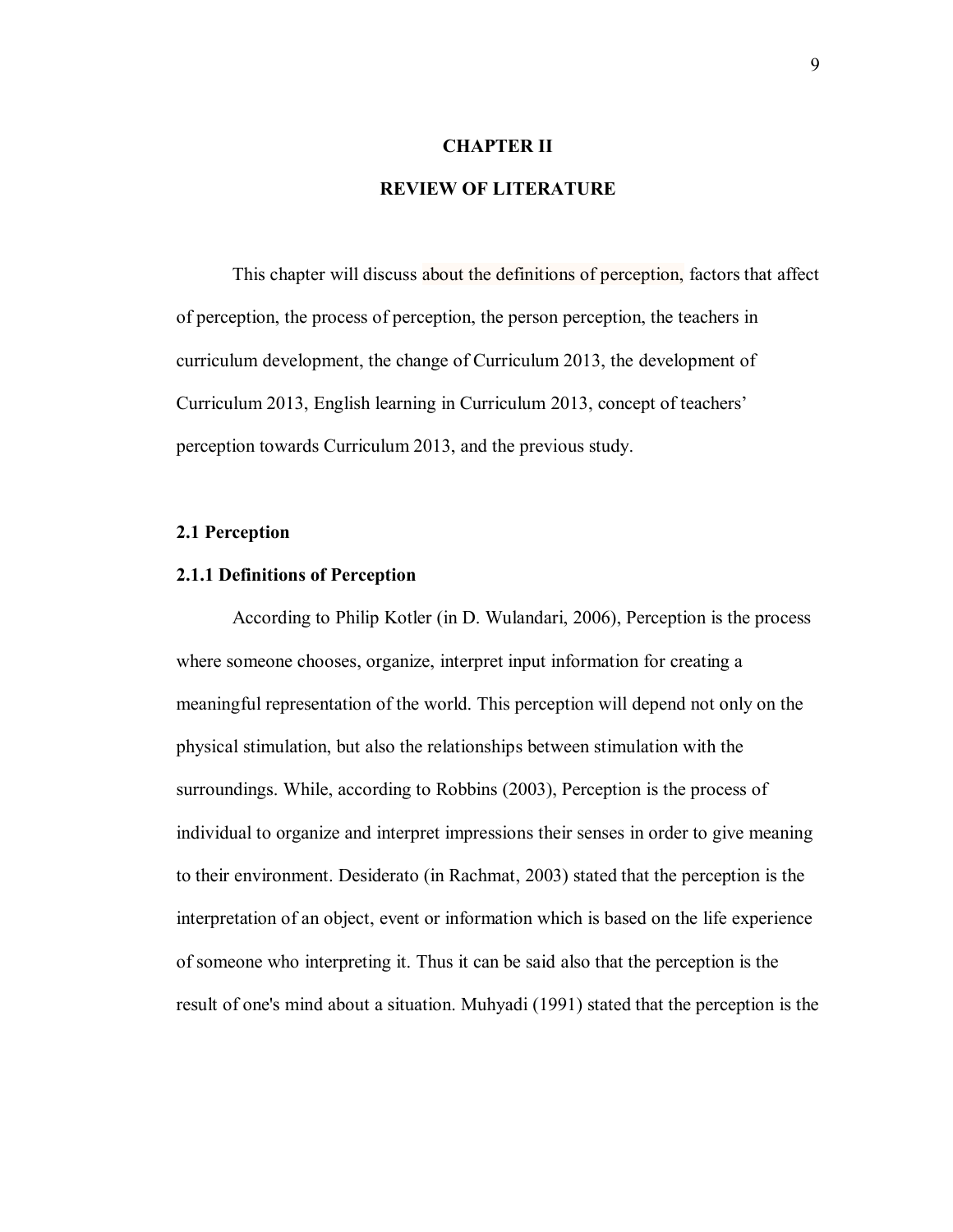process stimulus from the environment and then organize and interpret, or a process by which a person organizes and interprets impression or phrase senses in order to choose the meaning in the context of its environment. The same thing also expressed by Sarwono (in Puastuti, 2014) which defines the perception is a process that is used by an individual to assess their opinion and the strength of his abilities themselves in relation to the opinions and abilities other people. While understanding the perception by Rachmat (2003) expressed the opinion that perception is the experience of an object, event or relationship obtained by inferring information and interpret the information. The perception of each individual can be different, although the observation exactly it the same.

From some of definition above can be explained that the perception is an observation of the individual, or the process of giving meaning as a result of observations about an object, event, and the relationship, obtained by concluding interpretation of information. So that someone can provide feedback regarding positive or negative it is.

### **2.1.2 Factors that Affect Perception**

David Krech and Richard Crutchfield (in Rachmat, 2003) stated that the factors that determine the perception is divided into two, namely: (a) Functional factors, is factors derived from the needs, past experience and other things include as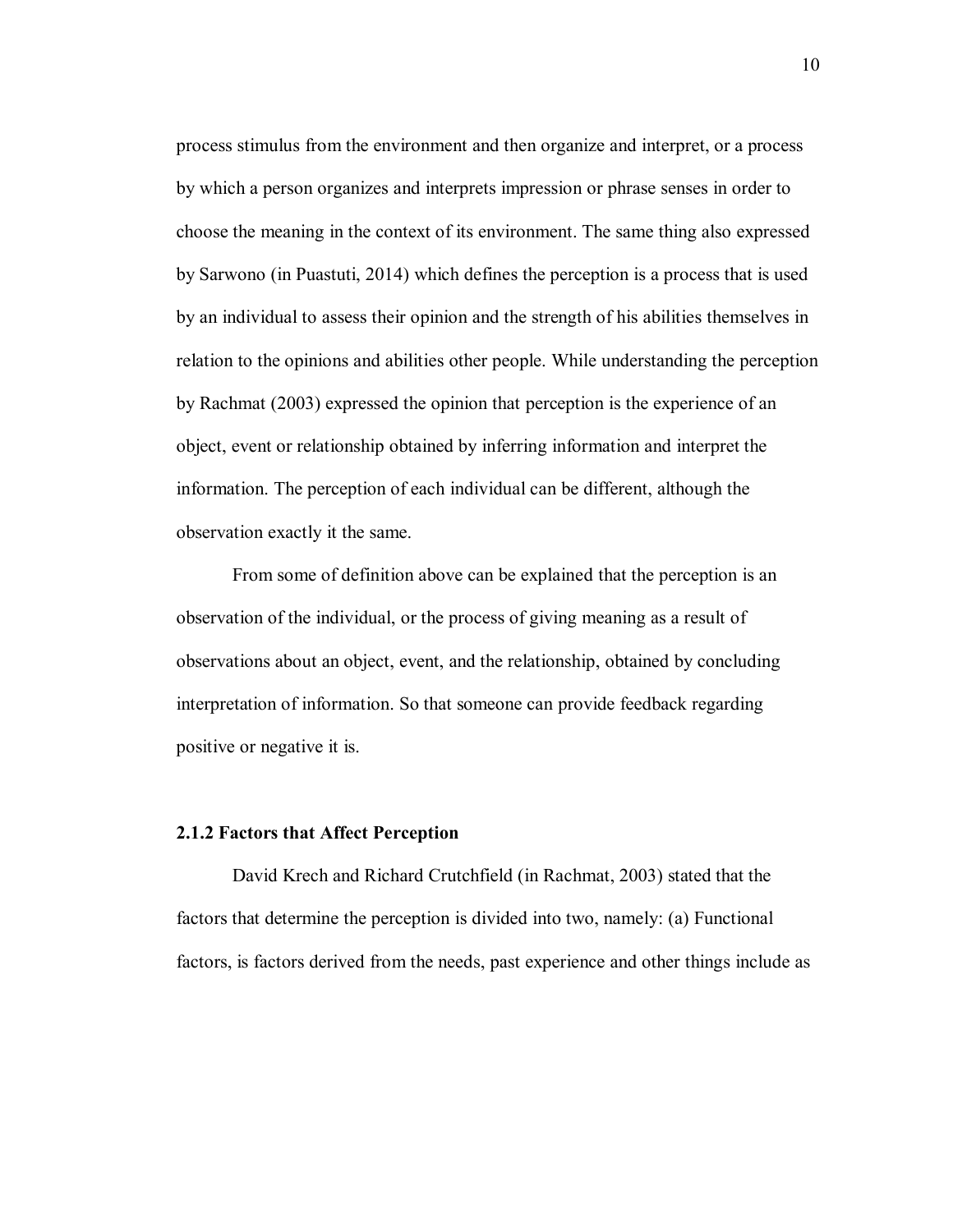personal factors. (b) Structural factors, is factors derived from the nature of the physical stimulus to the effects of nerve from the nervous system of an individual.

According to Roihan (in Tsaniyah, 2015) there are two factors that affect perception: (a) Internal factors, are factors that are in individual, include of physiological, attention, interest, unidirectional needs, mood, experience, and memory. (b) External factors, are characteristic of the environment and the objects involved, include of the size and placement of an object or stimulus, the color of the objects, the uniqueness of the stimulus, the intensity and strength of the stimulus.

Based on the description above, it can be concluded that the perception influenced by the stimulation factor that comes from objects, events and individual factors are concerned, with its characteristics. Therefore, it can be assumed from this perception that individual will conclude their opinions and impressions be happy or not, good or bad and accept or reject the stimulation it receives.

### **2.1.3 The Process of Perception**

Miftah Thoha (in Puastuti, 2014) stated that the formation process of someone's perception based on the several stages: (1) Stimulation, the perception begins when a person is faced with a stimulation that comes from the environment. (2) Registration, the registration process is the physical mechanisms such as sensory and nerve of someone influential through its sensory organs. (3) Interpretation, are a cognitive aspect of perception which is very important, namely the process of giving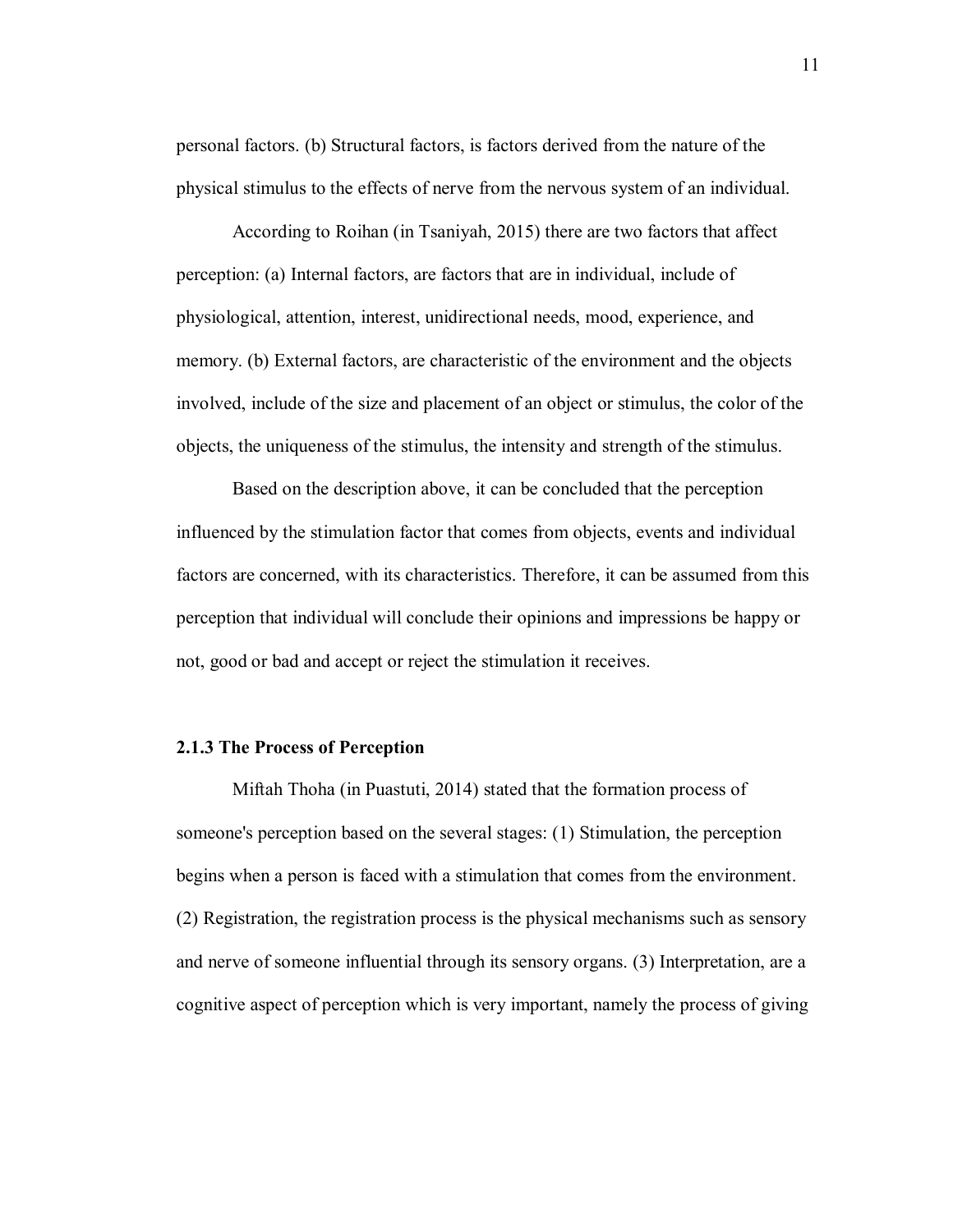meaning to the stimulus it receives. The process of interpretation depends on how the approach, motivation and personality. (4) Feedback, after through the process of interpretation, information has been received, perceived by someone in the form of feedback to stimulus.

The process of perception, according to Mar'at (1992) is the two basic components namely the selection and interpretation. The selection is a process filtering of the stimulus on the sensory organs. Only a fraction, that reaches the consciousness of the individual. While the interpretation is a process to organize the information, so that it has a meaning for the individual. The interpretation, there is a past experience as well as individual assessment in perceiving an object perceived. If the stimulus is attractive or appropriate it will be perceived positively, but if the stimulus is not appropriate then it will be perceived negatively. In addition, the direct experience between the individual with the object can also affect the perception of the individual.

From the above explanation, it can be concluded that basically the perception is an individual's observation or process of giving meaning as the result of observations about an object, event, or information through the senses, which is obtained by concluding the information and interpretation, so that someone can give the feedback about bad or good and negative or positive it is.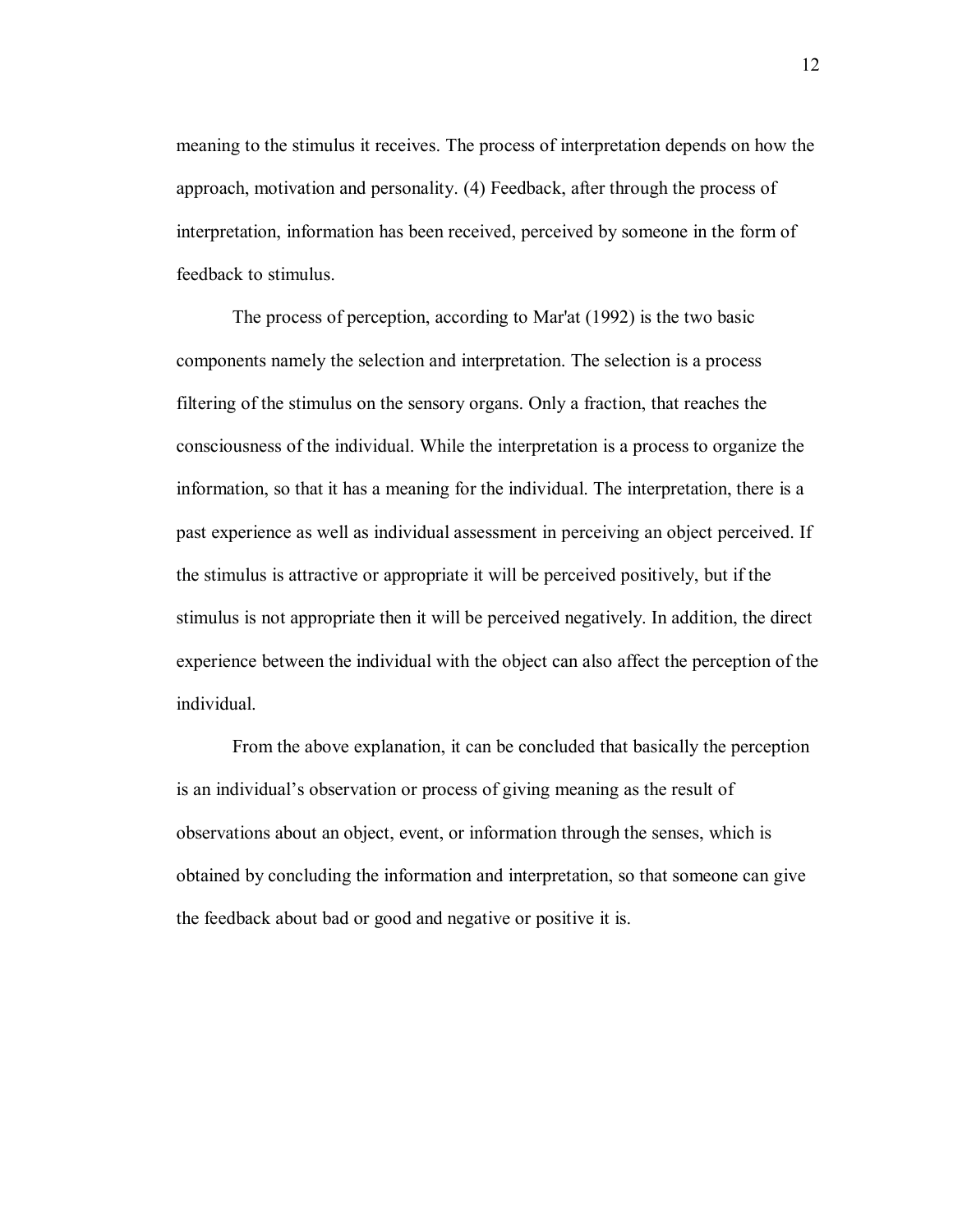## **2.1.4 Person Perception**

Macrae and Bodenhausen (2001) stated that person perception is people outputs that are gotten from their knowledge and experience in social phenomenon. People's outputs are divided into evaluations, memories, and impressions. Based on Robbins theory (2001), person perception is an interpretation of an object. The people make conclusions regarding what they see and what they feel in the form of opinion about an object. Perception and interpretation regarding a person's action are significantly influenced by the assumption about the person's internal.

According to Robbins (2001) the behavior of an individual is caused by internally and externally. Internally caused behavior is those that are believed to be under the personal control. Externally caused behavior is like as resulting from outside causes, that is the person is seen as having been motivated to act, and not because of person own choice.

In this research, the researcher takes person perception as people's conclusion, opinion, and assumption about their experience and environments that influence people outputs (evaluation, memory, impression).

#### **2.2 Implementation of Curriculum 2013**

### **2.2.1 Teachers in Curriculum Development**

According to the field survey in Hamalik (2008) the barrier in the development of curriculum on the implementation of the curriculum is the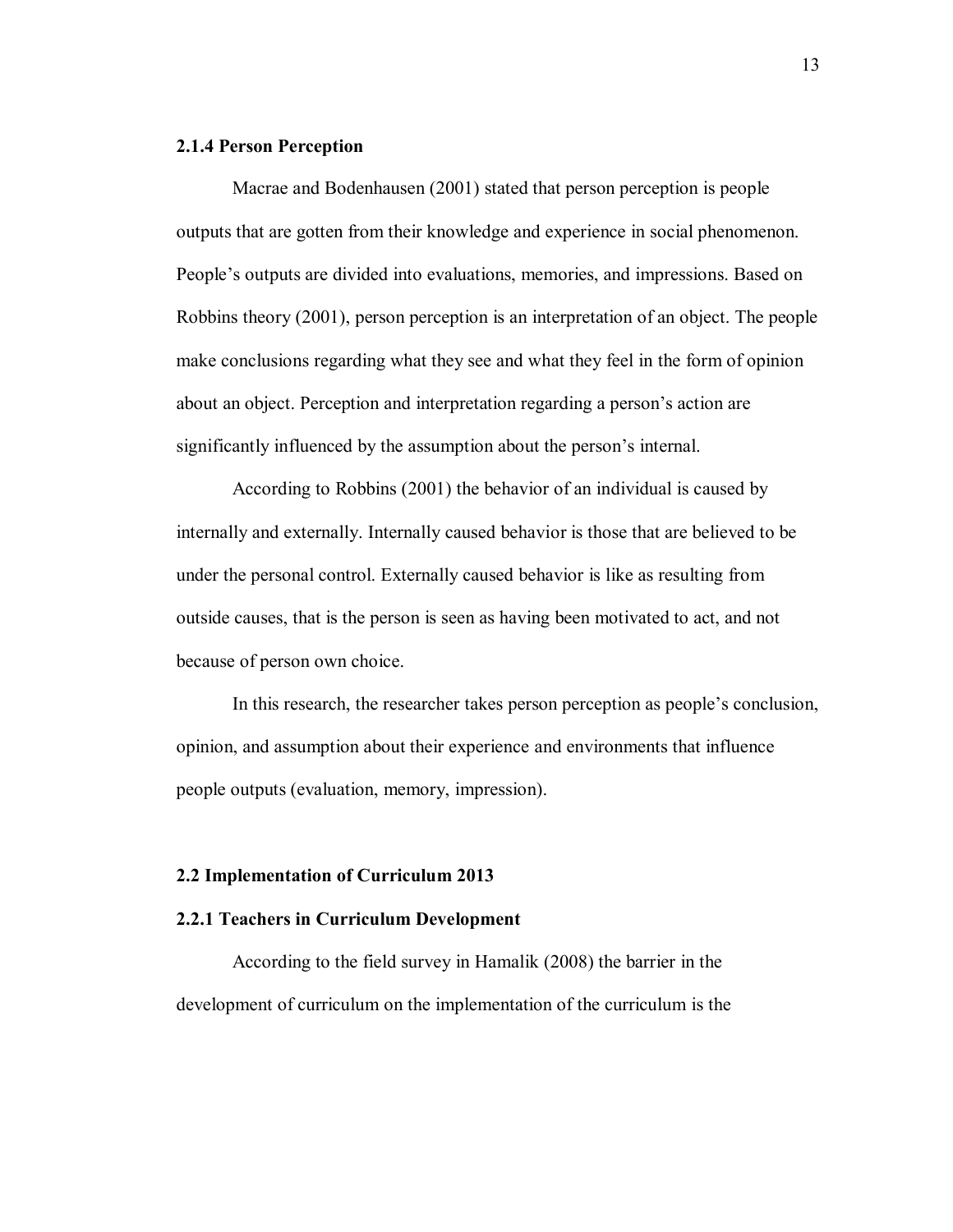socialization process of the new curriculum has not hit the target (teachers, school personnel, students, parents, community users of the graduate, etc.). The teacher is an agent that directly involved in the learning process so that the socialization of the curriculum changes should actually touch the teacher. Teachers and school personnel is difficult to change the old mindset to the new mindset in accordance with developments in the curriculum.

Hussain et al (2011) suggests teachers should have knowledge about the curriculum and understand the process which the curriculum can be developed. So in addition to carrying out the curriculum, teacher also should be responsible for developing the curriculum. The statement was reinforced by some reasons as follows: a) Teachers are the direct implementer of the curriculum in a classroom. b) Teachers are in charge of developing the curriculum at the level of learning. c) Teachers who directly confront the various problems that arises in connection with the implementation of the curriculum in the classroom. d) The task of teachers is also finding an effort to solve all the problems encountered and implement the efforts it (Nasution, 2008).

The curriculum change cannot occur without a change in the teachers themselves. Work motivation of teachers in developing curriculum in schools will be powerful, if teachers have the desire, interest, respect, responsibility and improve themselves in the effort to develop the curriculum in schools (Agung, 2009). The effort of curriculum changes should be needed to investigate attitudes and reactions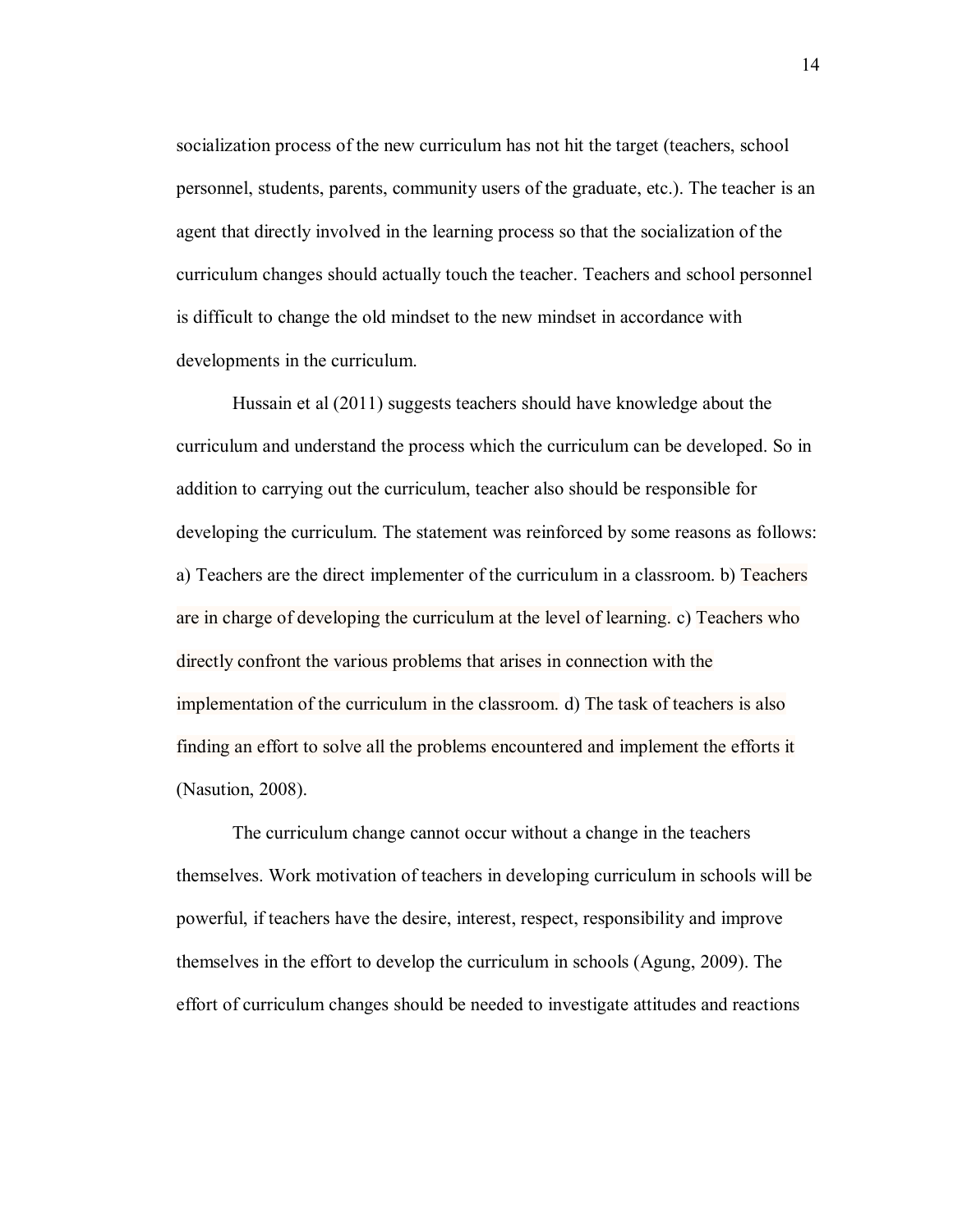of the teachers. This is important because the success of the change depends on the suitability of the values of teacher and teacher participation in these changes. Teachers are required to always looking for new ideas for the improvement of learning practices and implementation of the curriculum.

Based on the description above, it can be concluded that the teachers play an important role in changing the curriculum. Although the curriculum made is good, if the teacher does not behave to run well, then the curriculum will not run properly. Teachers have their own views about the curriculum 2013 and the success of the change depend on the conformity with the values and levels of participation in the change.

#### **2.2.2 Change of Curriculum 2013**

### *2.2.2.1 Reasons of Change Curriculum 2013*

Lunenburg (2011) stated that the curriculum development can be defined as the process of planning, implementation, and evaluation of curriculum that ultimately resulted in the curriculum plan. Development and change of educational curriculum is a natural thing. Each curriculum must have developed, revised, changed, altered, repaired or enhanced (Supriyoko in Lusia, 2013). There are some general principles in curriculum development. The general principles include the relevance, flexibility, continuity, practicality, and effectiveness (Sukmadinata 2009). The implementation of the curriculum is expected to be adjusted to the condition of the students inform of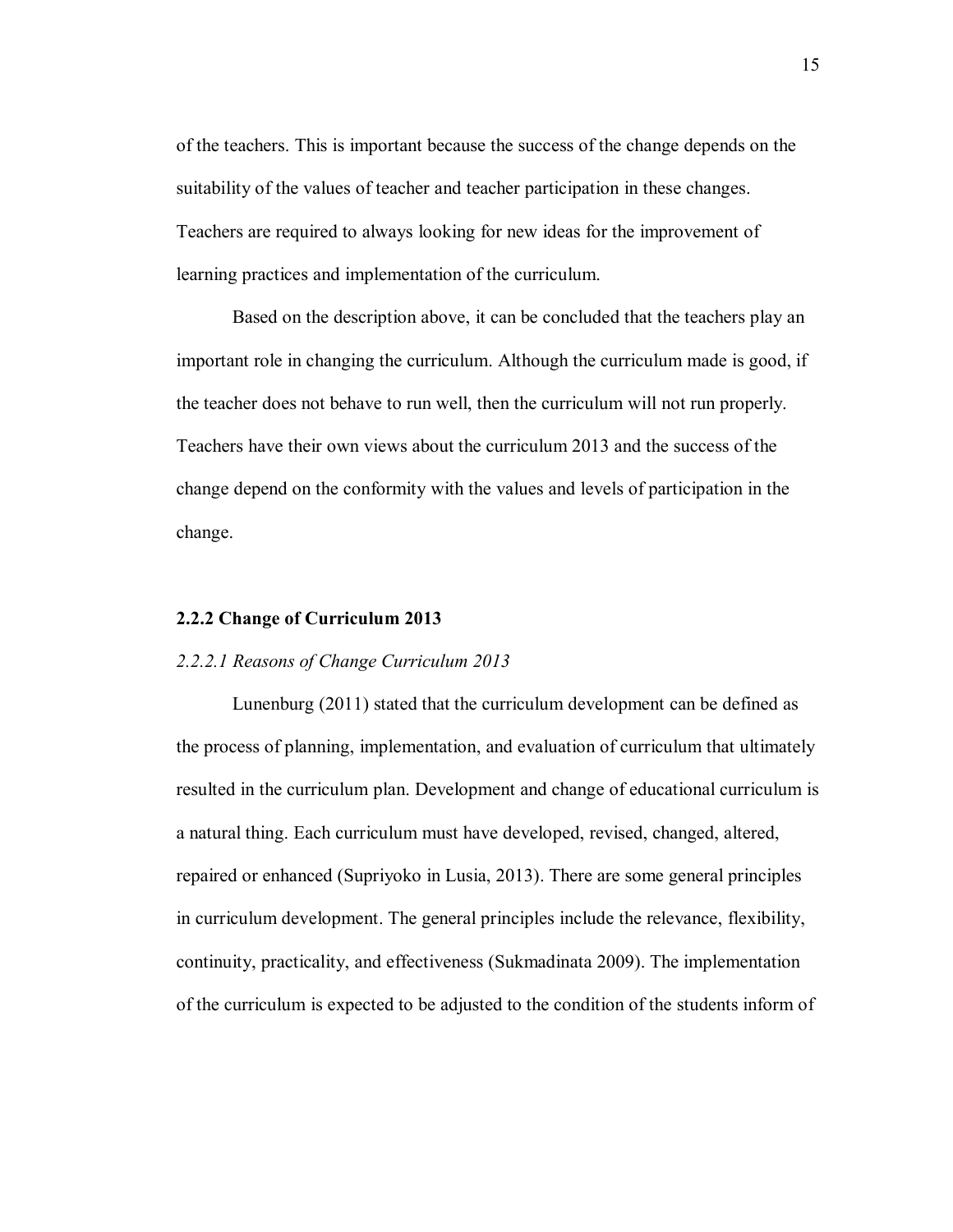the time, place, and background of students. Dakir (2004) stated that there are four elements that need to be considered in curriculum development are as follows: (1) Planned, devised and programmed instructional materials and learning experiences. (2) Characteristics of students. (3) Objectives to be achieved. (4) The criteria to achieve the goal. Iskandar (2013) adds in explanation of Article 35, Law No. 20 of 2003 also explained the competence of graduates are qualified graduate capabilities that include attitudes, knowledge, and skills in accordance with national standards that had been agreed.

Development of Curriculum 2013 conducted because of the variety of challenges, both internal challenges and external challenges (Kemendikbud 2013a). Internal challenges related to demand of education are referred to the eight National Education Standards and Indonesian population growth factor. External challenges associated with future challenges, the necessary competence in the future, public perception, knowledge and pedagogic development, as well as various negative phenomena which arise. Kemendikbud (2012) described that the future challenges underlying curriculum development is globalization, environmental problems, advances in information technology, the convergence of knowledge and technology, knowledge-based economy, the rise of small industry and culture, influence and impact of science and technology, quality, investment, and the transformation of education sector, as well as the results of TIMMS and PISA about education in Indonesia. In science, math, and reading about 95% of Indonesian students can only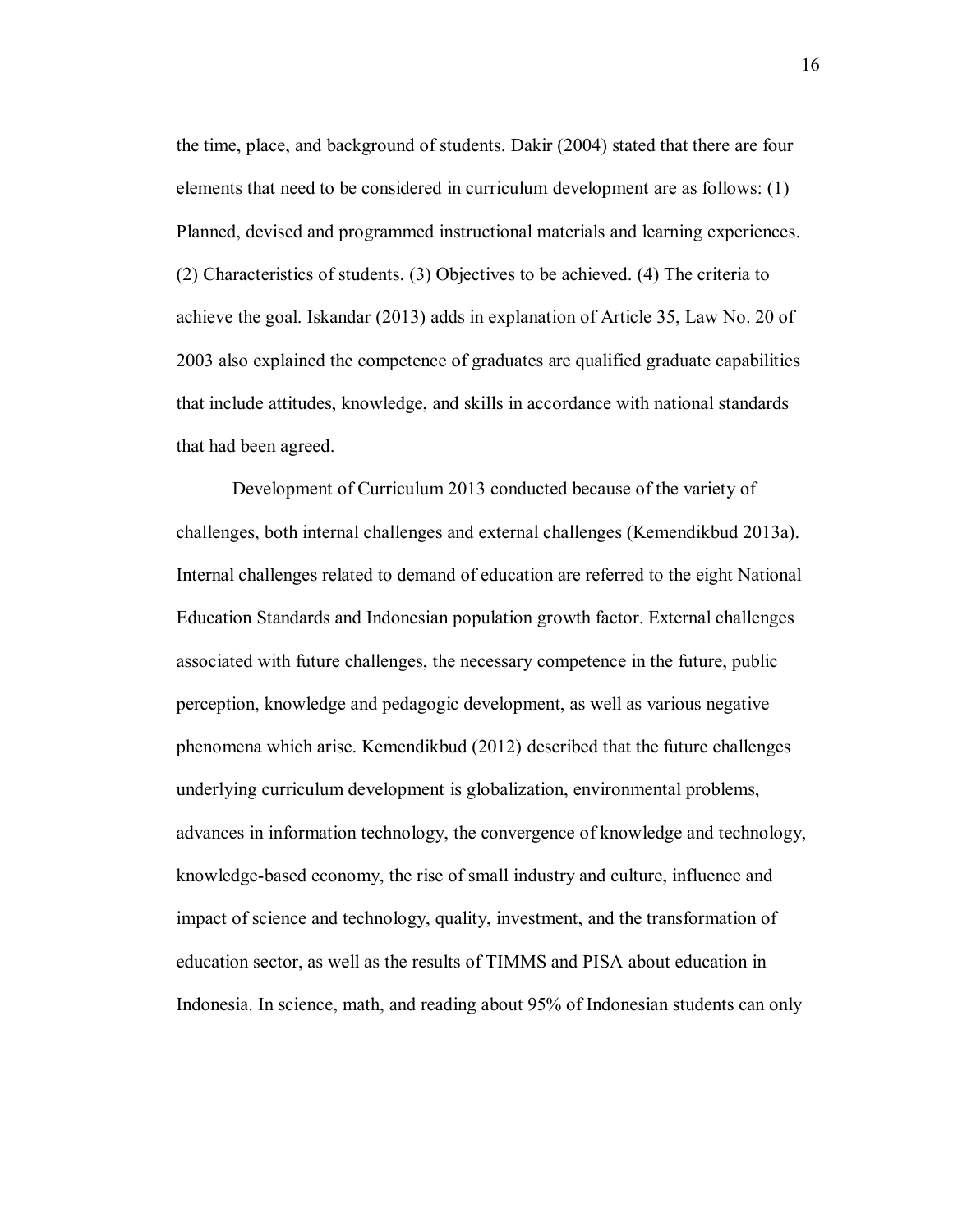solve problems with the level of the ability to know and apply. The data show that what is taught in the curriculum of Indonesia is different from the standardized internationally.

Other reasons curriculum development is a negative phenomenon that surfaced today. Kemendikbud (2013d) described that the phenomenon includes student fights, drugs, plagiarism, corruption, cheating in examinations, and community upheaval. The negative phenomena arise due to the lack of character possessed by the students. These problems demand of gift the character education in learning. The statement is supported by the public perception that the reason for curriculum development, among others, is too focused on cognitive learning, student load is too heavy, and lacking the charged character.

The problems of Curriculum 2006 was also the reason for the development of Curriculum 2013. The curriculum content is still too dense shown by the number of subjects and a lot of materials and difficulty that through the level of the student's development. Besides, the curriculum has not been fully assessed competency-based in accordance with the demands of the function and purpose of national education. Widodo (2012) suggested the development of curriculum by adding more subjects will require the students to buy textbooks, and the procedure of assessment test applies to all subjects will add the burden of the students. Kemendikbud (2012) stated that the standard of curriculum process 2006 has not described the sequence of detailed learning so that produce a teacher-centered learning. Textbook and syllabus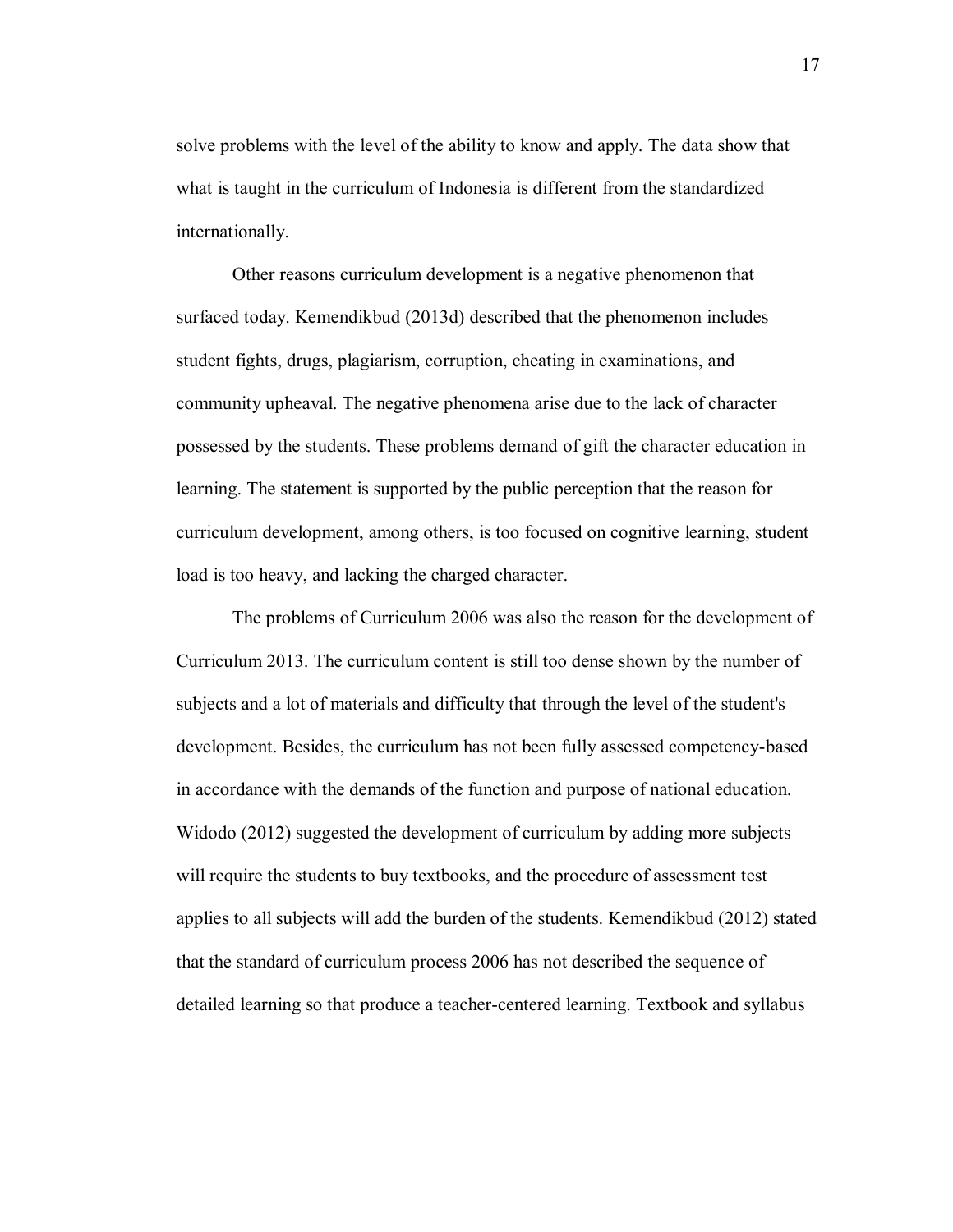in Curriculum 2006 set by the teacher or school. This is contrary to the explanation of article 38 that the basic framework and structure of the curriculum of primary and secondary education by the government (Iskandar 2013).

Based on the explanation above can be concluded that the reason of changing the curriculum is because of the variety of challenges, negative phenomenon that arised, and the problems of Curriculum 2006. The reason of change curriculum that become need to develop a new curriculum that is Curriculum 2013.

## *2.2.2.2 Elements of Change Curriculum 2013*

Elements of changes in curriculum 2013 include changes of graduate competence standards, process standards, content standards and assessment standards (Kemendikbud 2012). Graduate competence standards (SKL) are divided into domains, namely attitudes, skills and knowledge. Attitude domain consists of elements of the process, individual, social, and natural. Skill domain consists of elements of the process, abstract and concrete. Knowledge domain consists of elements of the process, object and subject.

Iskandar (2013) explained the difference of the previous curriculum with the curriculum 2013, among others: (1) Competency Standards are not derived from the Content Standard, but from the needs of the society. (2) Content Standards are not derived from Graduate Competence Standards Subjects, but from Graduate Competence Standards. (3) All subjects should contribute to the formation of attitudes, skills and knowledge. (4) Competence is not derived from the subjects, but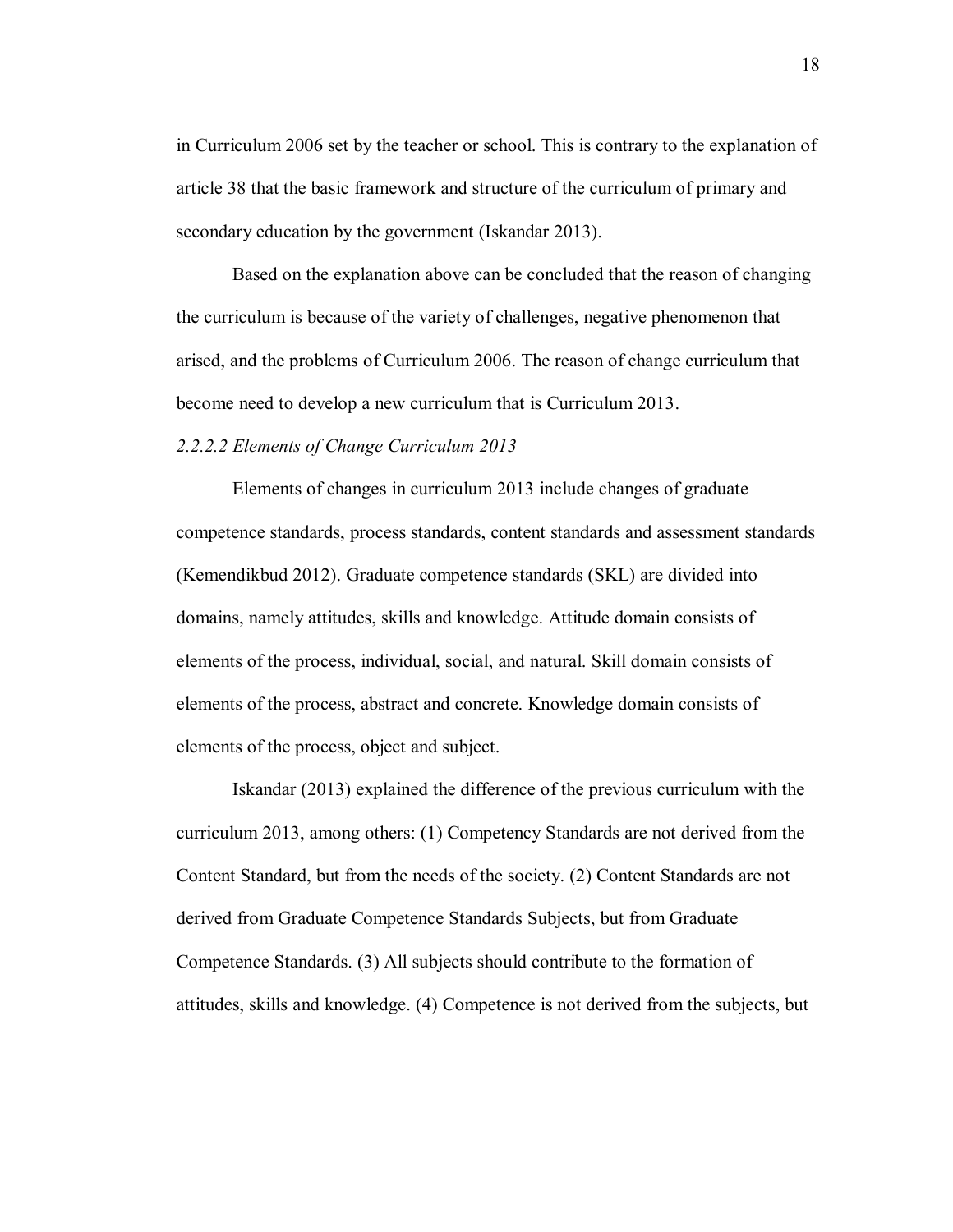of competence to be achieved. (5) All subjects bound by core competencies (each class). (6) The development of the curriculum to the textbooks and teacher's guidelines.

Kemendikbud (2013a) mentioned that change elements contained in the curriculum 2013 in addition to those mentioned above, among others. (1) An increase and balance of soft skills and hard skills that include aspects of attitudes, skills and knowledge competences. (2) The subject is designed to relate one to another and has a basic competence that is bound by the core competencies of each class. (3) Changes in the system, there is a compulsory subject and elective subjects at senior high school level. (4) There is a reduction of lesson to be followed by the students, but the number of hours increased 1 JP / week due to changes in learning approaches. (5) Learning Process using Scientific and Contextual Approach. (6) Assessment process using Authentic Assessment. (7) There is an extracurricular in school among other Scouts (required), OSIS, UKS, PMR, etc.

From some of explanation above it can be concluded that the change elements of Curriculum 2013 are changes of graduate competence standards, process standards, content standards and assessment standards. It will be the contents of the research.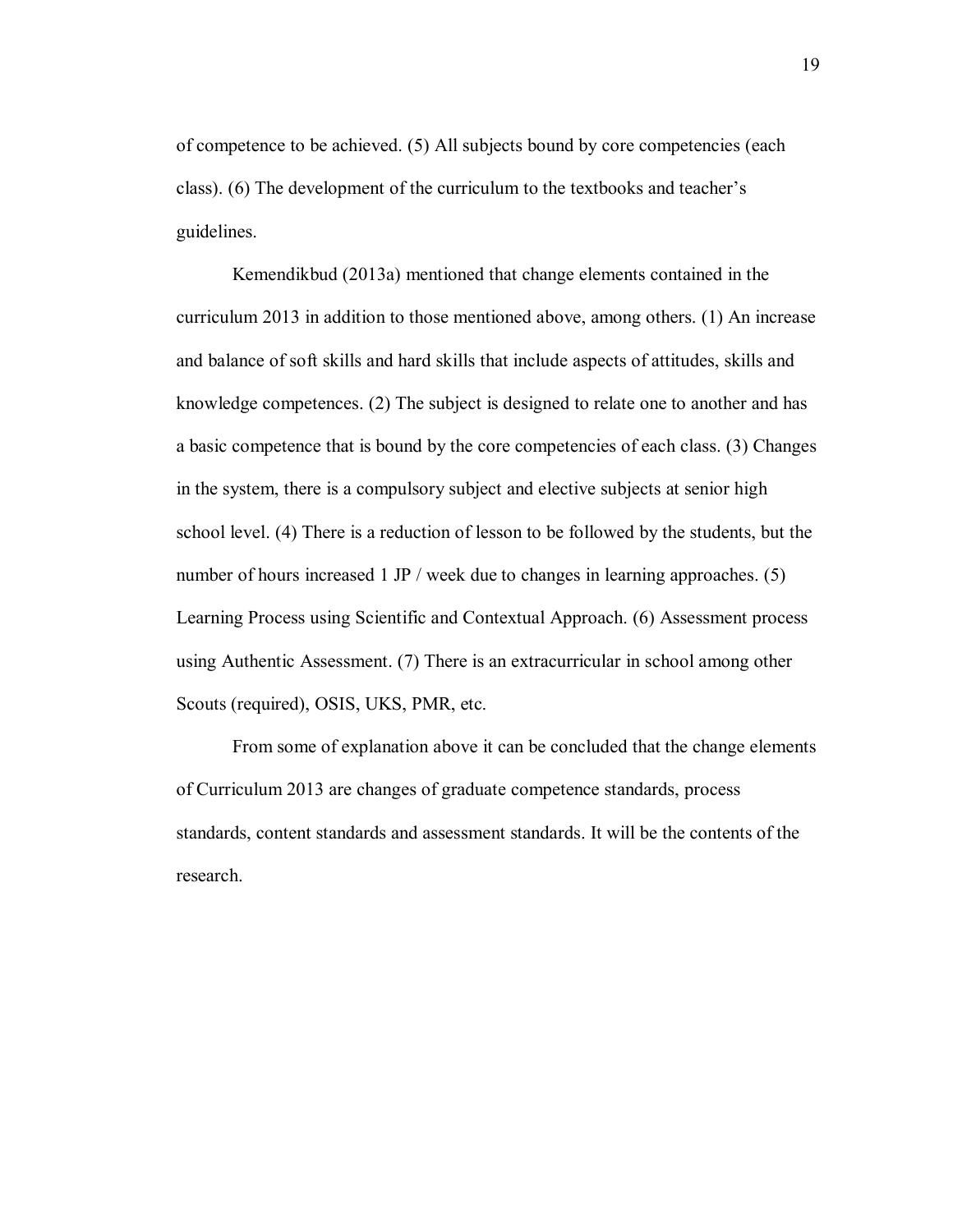### **2.2.3 Development of Curriculum 2013**

The curriculum is related to the quality of education, although the curriculum is not the only factor that affects the quality of education (Kwartolo 2002). According to Nasution (2008) curriculum is something that plan to achieve the goal of education. Kwartolo (2007) explains that there are many definitions of the curriculum, but the essence is delivering learners through the learning experience so that they can grow and develop optimally. Hamalik (2008) stated that the curriculum is an educational program provided by educational institutions (school) for students. Curriculum is not limited a number of subjects, but all the things that can affect the development of students. Curriculum is a planning that contains learning content and materials, ways, methods or learning strategies and the implementation guidelines for teaching and learning activities.

Curriculum 2013 is a learning design that is designed to develop the potential of students, aims to realize the generation of Indonesian people who is dignified, civilized, cultured, character, devout and pious, noble, healthy, knowledgeable, capable, creative, independent, become citizens of democratic and responsible which began implementing in the academic year 2013/2014 in grades (Kemendikbud 2013c). According to Hasan (2013), the development of Curriculum 2013 is constituted by BNSP 2010 and the character education and entrepreneurship. This curriculum will be developed for about five years from 2010 to 2015. In 2010 and 2011 conducted a study on the curriculum. In the year 2012 is to finalize the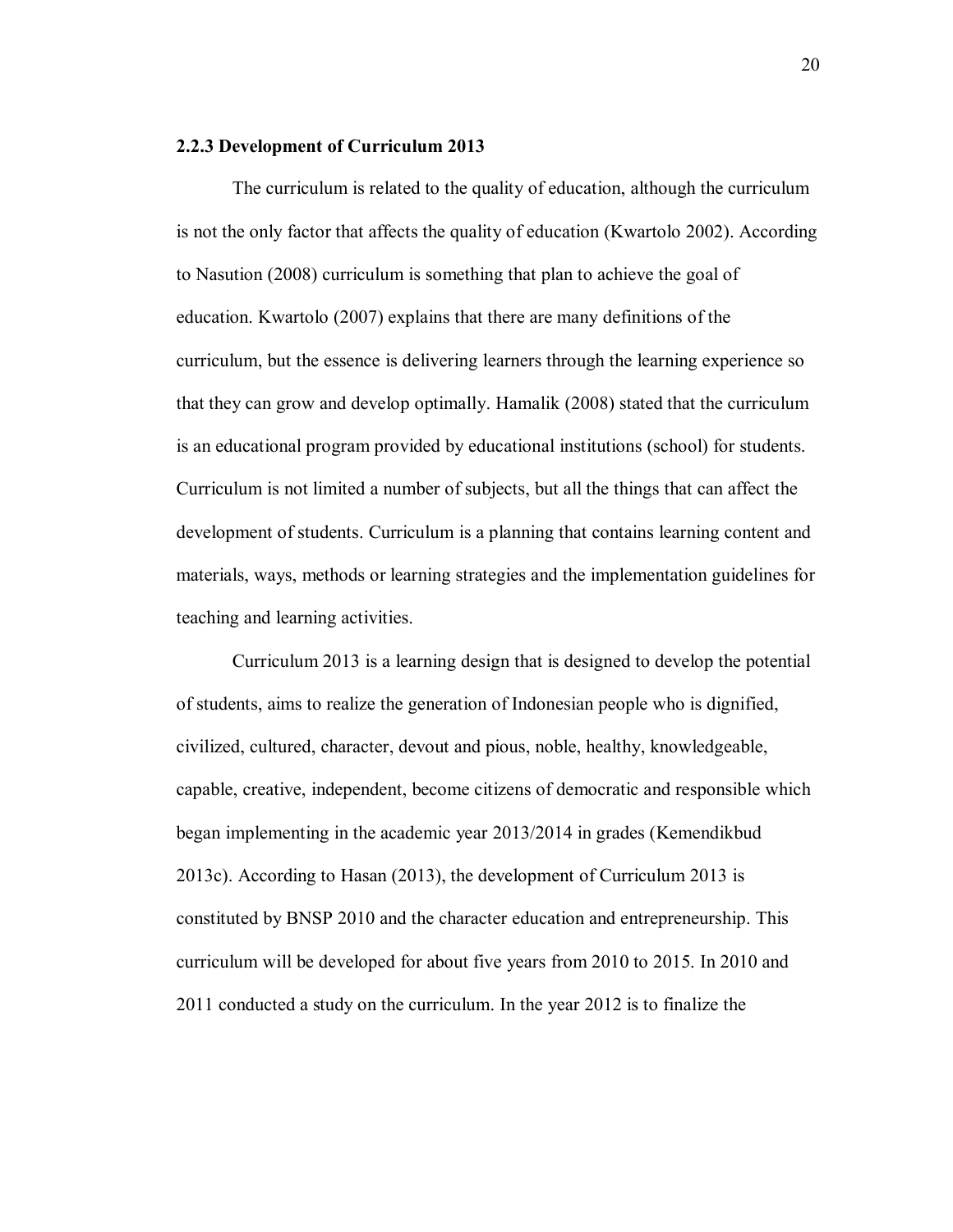curriculum document. In 2013 and 2015 conducted the implementation and evaluation of the curriculum in schools.

Curriculum 2013 is developed with the continuing development of competency-based curriculum that had been initiated in 2004 include the competence of attitudes, knowledge and skills (Kemendikbud 2012). Step strengthening governance of Curriculum 2013 consisted of: (1) preparing a handbook of learning for students and teachers, (2) prepare teachers in order to understand the use of learning resources that have been prepared and other resources they can be used, and (3) strengthening the role of mentoring and monitoring of the central and local learning implementation (Hasan 2013). This is explained by Iskandar (2013), that the structuring of the curriculum is included of the set of curriculum, learning tools, and textbooks had been conducted from December 2012 until March 2013. For the implementation of Curriculum 2013 was conducted from June 2013, with formative assessment in June 2016. In the structuring and implementation of Curriculum 2013 is also supported by dissemination, public testing, training of teachers and education personnel.

From the above explanation about the implementation of Curriculum 2013, it was conducted from June 2013 with formative assessment in June 2016. So it is necessary conducted the research at the beginning of years of 2016 as an overall evaluation of implementation of the Curriculum 2013.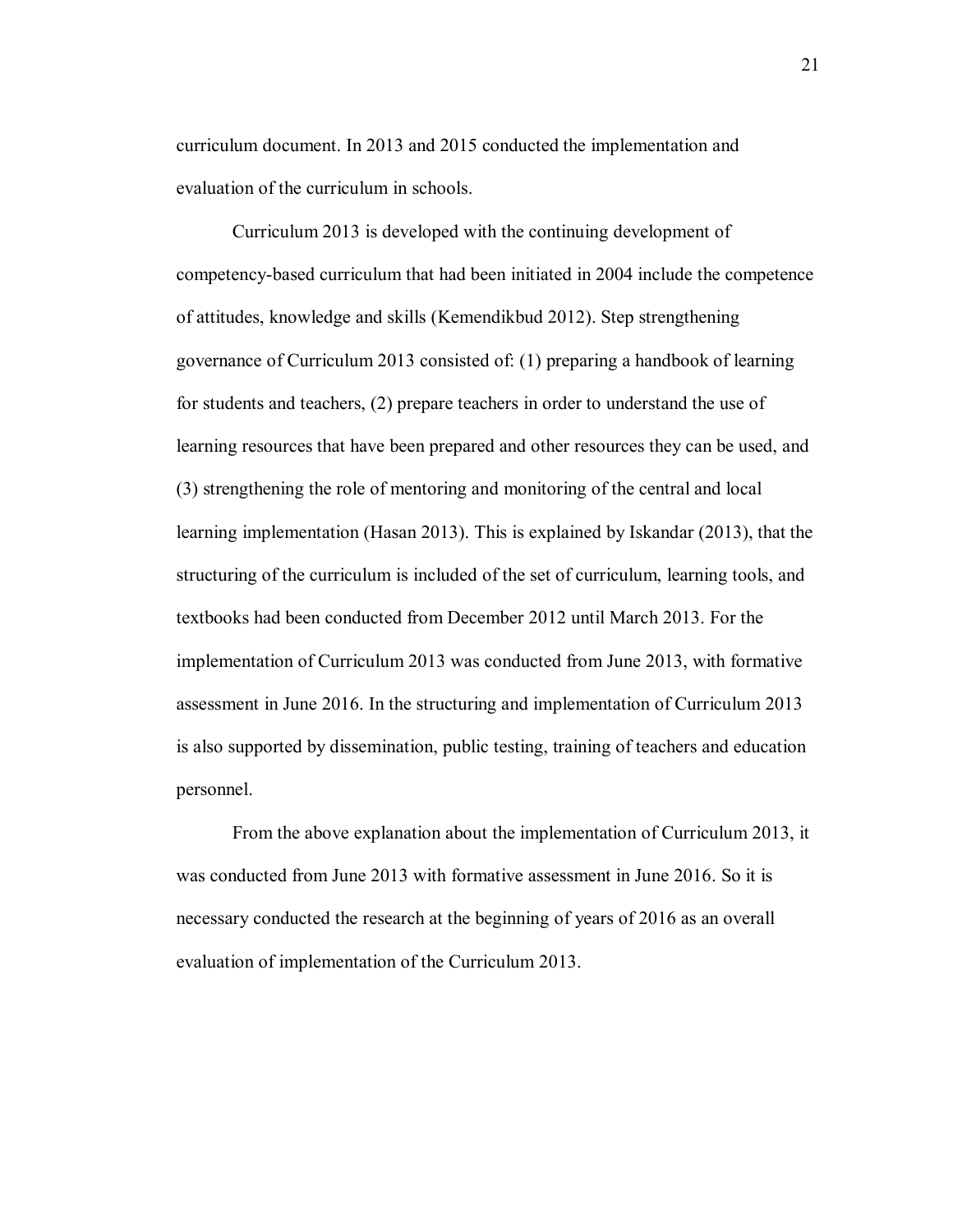#### **2.2.4 English Learning in Curriculum 2013**

#### *2.2.4.1 Core Competence and Basic Competence*

The fundamental change of curriculum 2013 is Graduate Competence Standards (SKL) binding to all subjects. That is, the subjects in the structure of curriculum 2013, the development should refer to the SKL. While SKL itself, it was developed based on the needs of the students in the future with emphasis soft skills and hard skills impartially. Furthermore, core competence (KI) are arranged will bind to each Basic Competency (KD). There are four core competencies in English learning, with details: (1) **KI-1**: religious attitude, planting attitudes associated with belief in the religion; (2) **KI-2**: Social attitude, planting attitudes related to the social life of the society or the environment in which learners are as a person and citizen; (3) **KI-3**: knowledge competence, thing that relating to knowledge and linguistic content; (4) **KI-4**: skill competence. Someone's ability to done something (Sutiana, 2013).

While, according to Rosanah (2014) core competencies become organized elements of basic competence, where all basic competencies and learning processes developed to achieve competence that stated in core competencies. KI-1 and KI-2 should always be contained in every learning process. **KI-1** is important that students always remember the greatness of God Almighty, while **KI-2** is important that students realize that as societies, it should be able to socialize and knowledge dedicated to the social. **KI-3** directs the student to apply and understand the knowledge. **KI-4** directs the student to cultivate students' skills, to try, process, and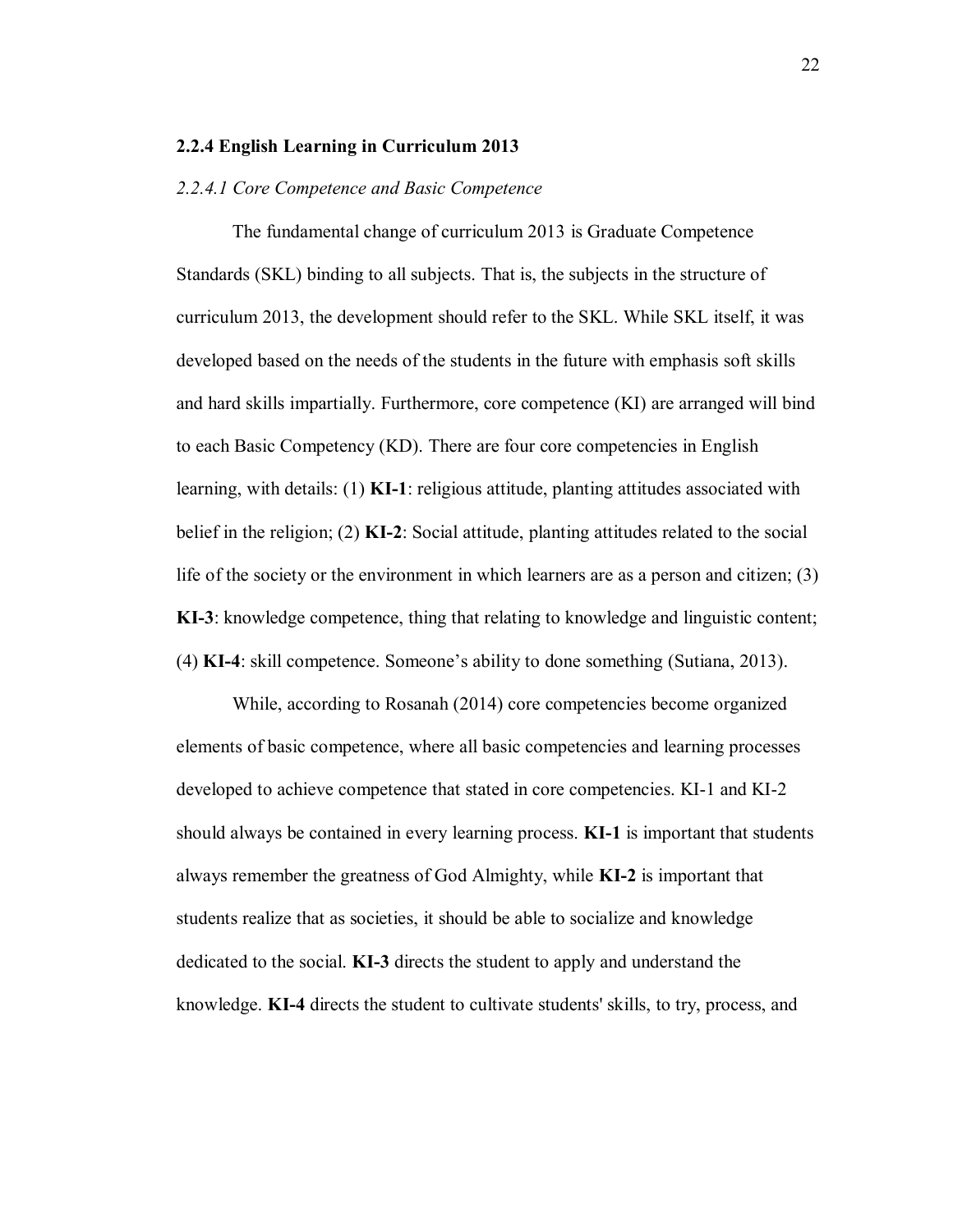think of knowledge had been gained. Basic competence is formulated to achieve core competencies. Formulation of basic competence is developed by observing the characteristics of students, initial capabilities, and the characteristics of a subject. Basic competencies in each subject are divided into four groups according to the grouping of core competencies.

### *2.2.4.2 Spread of Discourse*

Sutiana (2013) stated that the spread of the discourse that will be linguistic material content, namely: (1) *Interpersonal Discourse*: expressions of personal nature, greetings and responses, expressions of farewell and responses, gratitudes and the responses, and expressions of apology and responses; (2) *Transactional Discourse*: tell and ask about facts and feelings then asking for and offering goods and services; (3) *Special Functional Discourse*: such as the label name, the list (list of items in a group), the instruction, the signs, warning signs, and songs; (4) *General Functional Discourse*: such as the name of the day, the month, the name of the time of day, time in the form of numbers, date, and year, then identities, names of animal, objects and public buildings, the nature of people, animals and objects, also behavior, action, functions of the person, animal, object and descriptive (people, objects, and animals); (5) *Discussion topics*: related to the self and the social or natural environment around the home and school.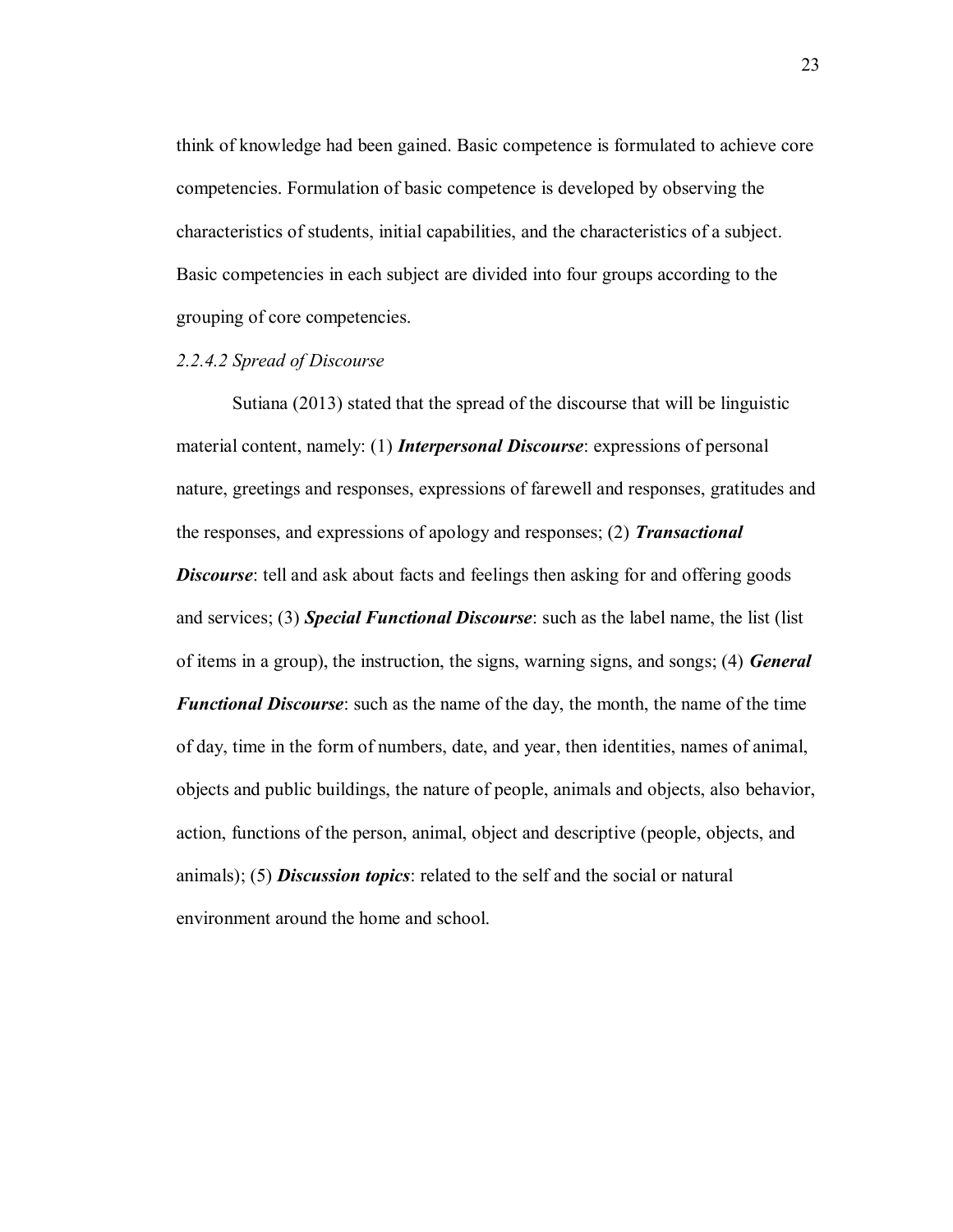# *2.2.4.3 Learning Process and Learning Model*

Maulidah (2014) explain that Scientific Approach has four steps that are implemented in the study, the process is as follows: *Observing*, learners are asked to observe the objects such as speech, article, video, and other things that can be accepted by audio and visual learners. *Questioning*, after the students observe the objects, they are asked to question some parts of the objects. *Experimenting*, the students are asked to do activities to explore their understanding of an object in simulated. *Associating*, the students will compare the objects that have been previously studied with other sources, so that the role of the teacher is not the only source of knowledge for students. *Communicating*, the students are asked to perform structured activities of an object, so that the students will learn object by applying it to real activity, both outside and inside the classroom.

According to Sutiana (2013) learning process in curriculum 2013 using the Scientific approach, with the sequence of activities through the process are as follows: *Observing*: the learners read, watch, listen to examples of text being studied from various sources, live or recorded by observing the social function, the structure of the texts, the elements of language, and the writing format. *Questioning*: the teacher give directed to learners and the learner to question various things on topic or learning materials, such as social functions, expressions and structure of the texts, etc. *Experimenting*: read, listen, watch other examples from the text had been studied. *Associating*: in a guided group work, learners learn the text to mention social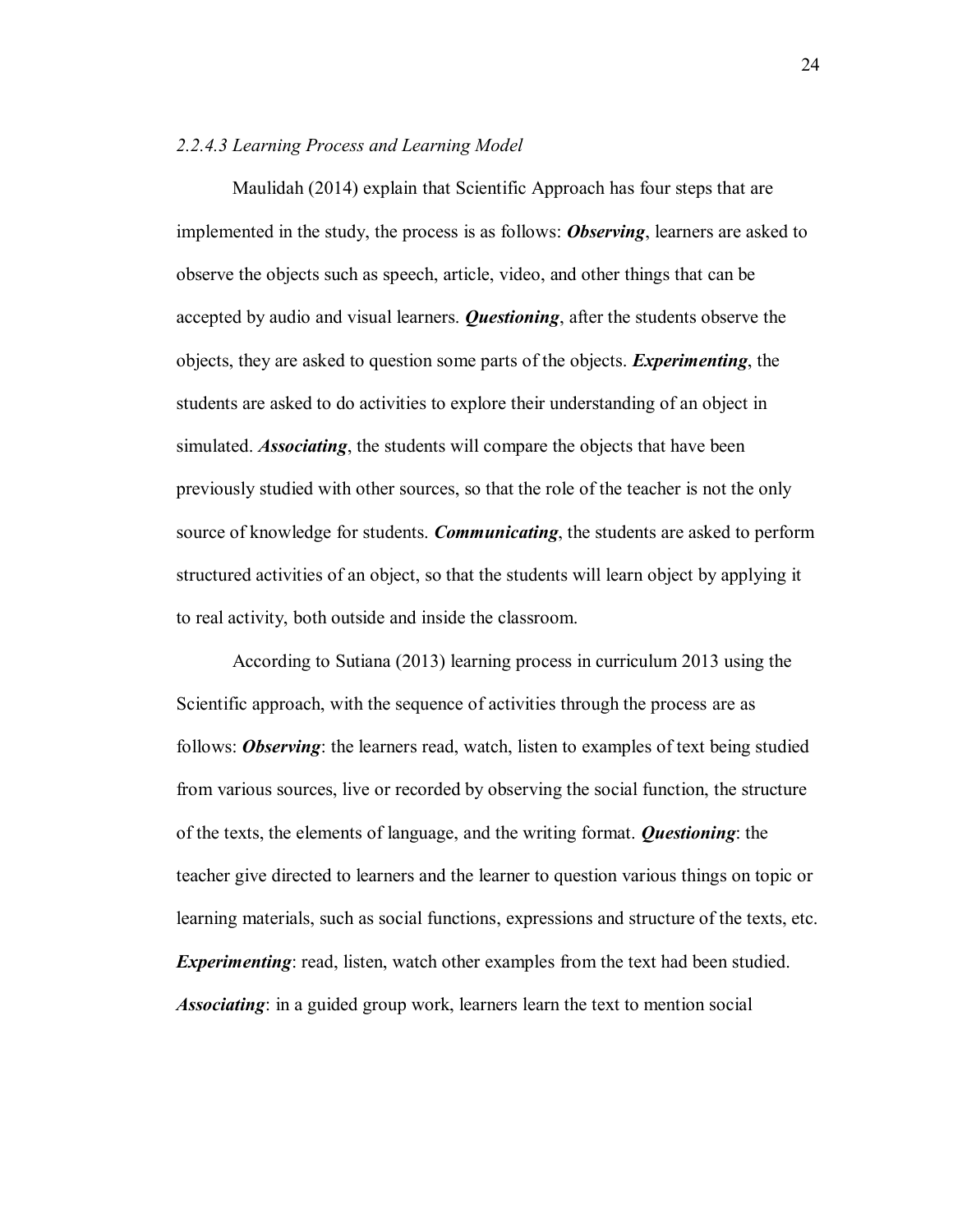functions, expressions and structure of the texts, and the writing format of the texts being studied. Feedback from the teachers and friends in every group's work will be presented. The last, *Communicating*: reading, listening, speaking, presentation, publish, read texts were studied.

According to Fajar (2014) that some of learning models used in the learning process, including: *Project based learning*, is a teaching method that uses project or activity as a media. The learners make exploration, estimation, interpretation, synthesis, and information to produce various forms of learning outcomes. The step activities of learning will be described as follows: (1) Determine the question; (2) Develop project planning; (3) Prepare a schedule; (4) Monitoring; (5) Testing the results; (6) Evaluation of experience. Project Based Learning Assessment should be done starting from the planning, the process, until the final outcomes of the project. There are at least 3 things that need to be considered in the assessment of project learning, namely: Management Capabilities, Relevance, and Authenticity.

*Problem based learning* is a learning approach that provides a contextual problem so that stimulate learners to learn. Problem based learning is a learning method that challenges learners to "learn how to learn" to work in groups to find solutions of the real world problems. Steps of operational in the learning process: (1) The basic concept: the teacher give the basic concepts, instructions, references, or capabilities required in learning; (2) Define of the problem: the teacher extend the scenario or problems and the learners perform various brainstorming activities then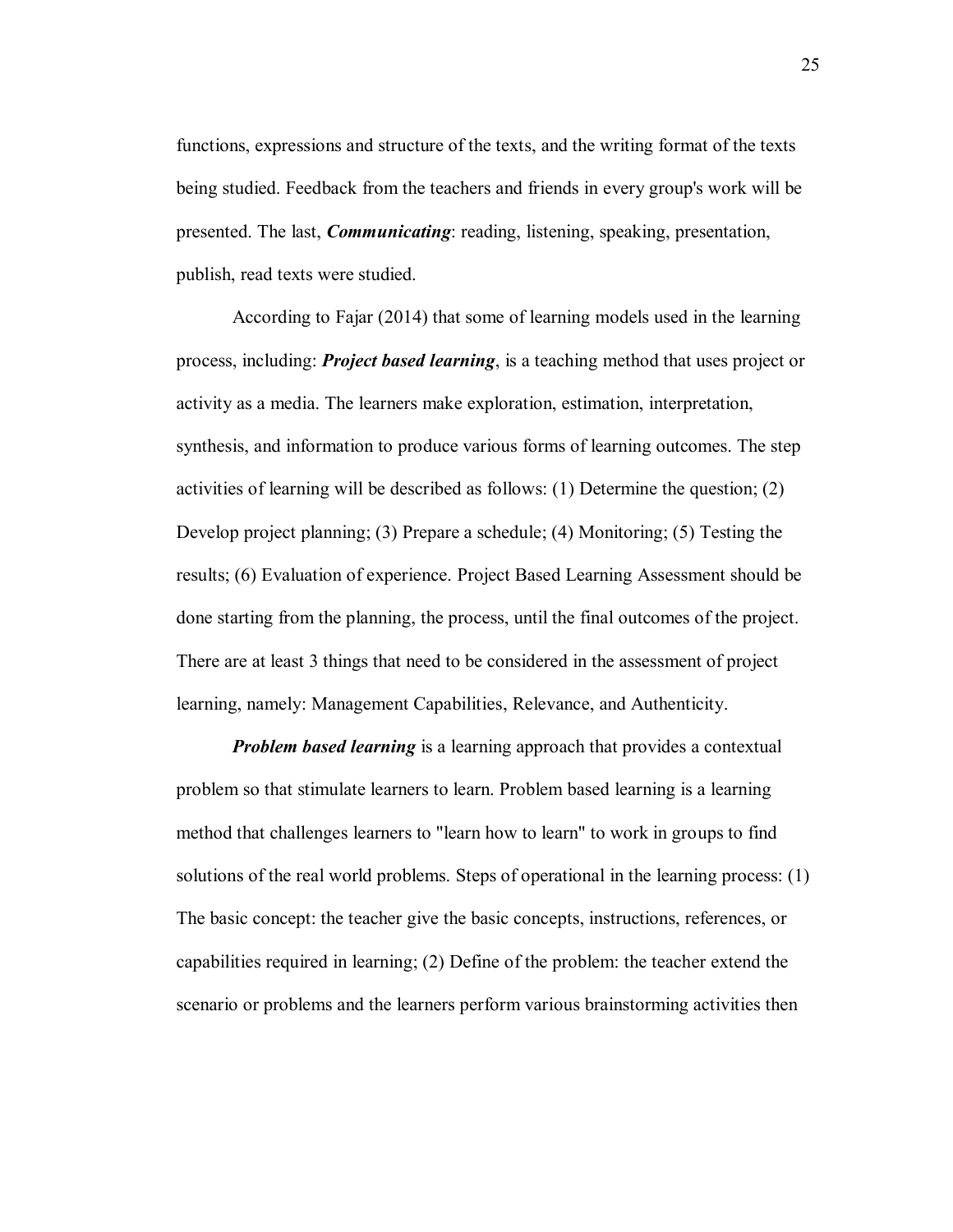all group members express their ideas and opinions; (3) Independent learning: at this stage, the learners looking for various sources, which could clarify the problem that is being investigated; (4) Exchange of knowledge: learners discuss to clarify the problem and formulate solutions. Problem Based Learning Assessment is taken by combining the three aspects of knowledge, attitudes and skills. Assessment of knowledge of learning activities taken through the Middle Semester Exam (UTS), Final Semester Exam (UAS), documents, and reports. Mastery of skills can be measured through mastery learning tools, both software and hardware, or the ability of the design and testing.

**Discovery Learning Method** is learning theory defined as a process of learning happens when learners are not presented with a lesson in the form of learning materials, but it is expected that learners are able to organize their own learning. The steps: *(a) Preparation*; 1) Determine the learning objectives, 2). Identify the characteristics of the students; 3) Select the learning materials, 4) Determine the topics to be studied, 5) Assess the process and outcomes of learning. *(b) Implementation*; 1) Stimulation: gift the stimulus, so that learners have a desire to learn, 2) Problem statement: formulate the problem to be learned after identified problems that exist, 3) Data collection, 4) Data processing, 5) Verification of data: verification of the hypothesis with the data available; 6) Generalization: draw an inference so that found the principles underlying the generalization.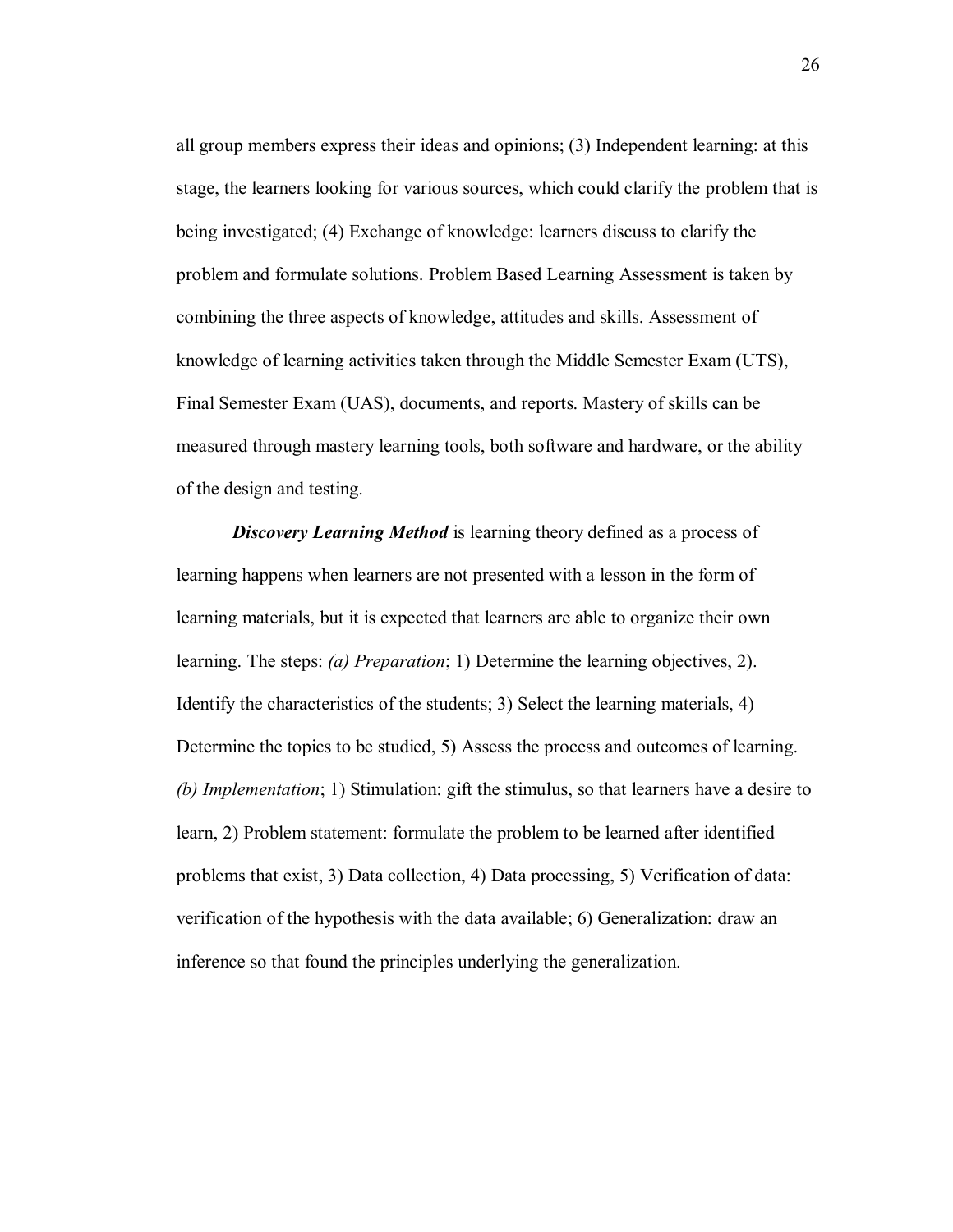# *2.2.4.4 Assessment Process*

Faiq (2014) stated that Curriculum 2013 will use authentic assessment. Authentic assessment is a meaningful measurement significantly by the outcomes of students to the realm of attitudes, skills and knowledges.

The types of authentic assessment: (1) *Performance Assessment*, assessment focused on the ability of activity and participation of learners through their presentation. There are several different ways to conduct performance assessment, including: checklist, anecdotal records, narrative records, rating scale, and memory. (2) *Project Assessment*, assessment activity about the tasks to be completed by learners within a certain time. Project assessment focuses on the planning, processing, and product of the project. (3) *Portfolio Assessment*, an assessment of collection of artifacts that show progress and appreciated as a result of real work of learners. (4) *Written Assessment*, a type of measurement and assessment is commonly used for this by the teacher. The written test is not too difficult to implement, especially when the examination results of the test itself. The written test is a type of test that fills or chooses answer based on the question.

Based on the definition above can be explained that English learning in Curriculum 2013 include of graduate competence standards (core competencies and based competencies), spread of discourse, content standards (learning process and learning model) and authentic assessment.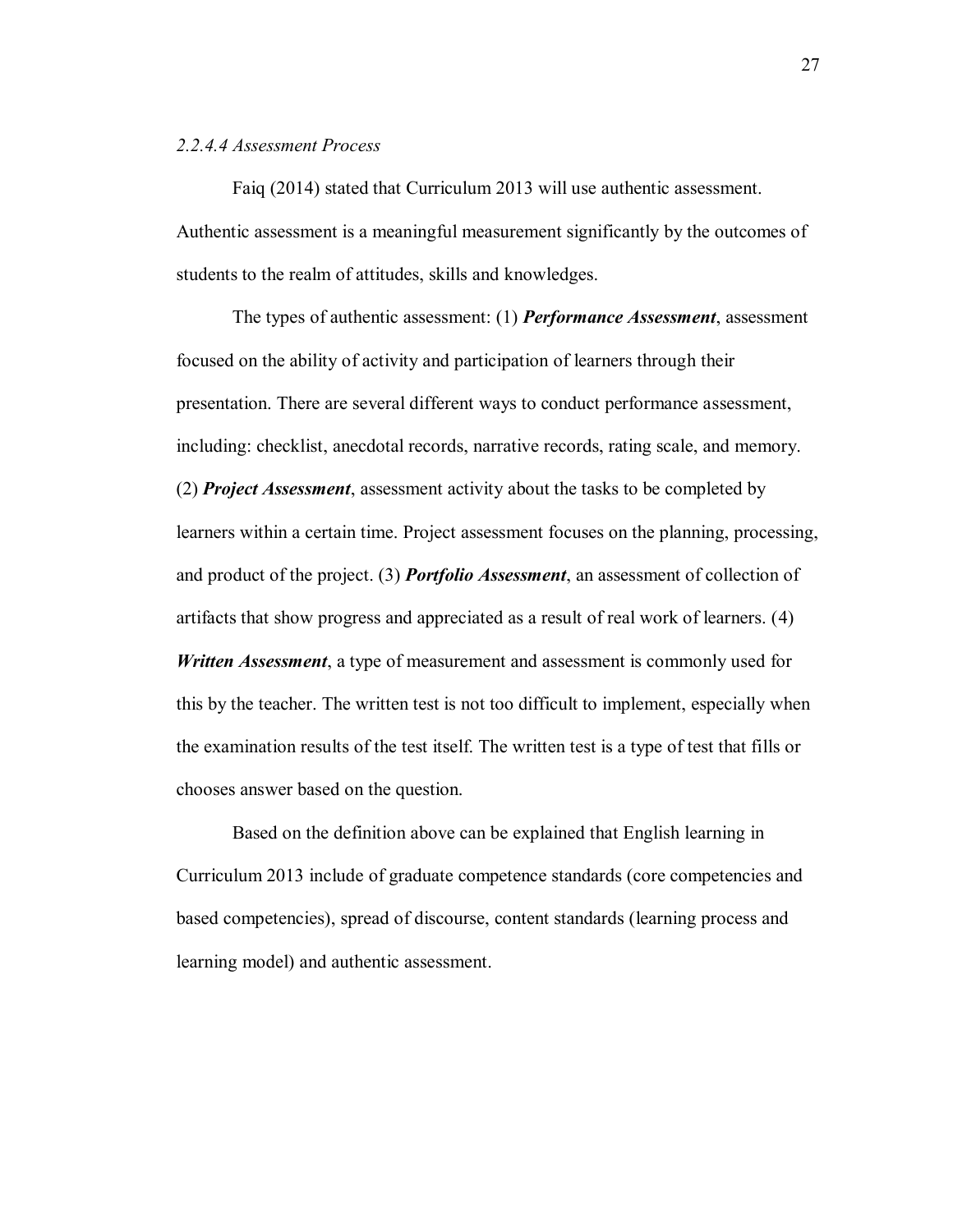#### **2.3 The Concept of Teachers' Perception towards Curriculum 2013**

According to Lindsay and Norman (in Sulistiowati, 2015), perception is the process to interpret and organize sensation to produce a meaningful experience of the people. Perception is a process of thinking as a result of the information received from the sensory systems regarding things or events. It is the output process of producing interpretation to influence the way of people's think and feel to something or the environment.

Macrae and Bodenhausen (2001) stated that person perception is people outputs that are gotten by their knowledge and experience in social phenomenon. People's outputs are divided into evaluations, memories, and impressions. Those information outputs in that study are an active process that is guided by people's general beliefs about the situation. So, to measure the people's perception toward something is able to use evaluation, memory, and impression about an object.

Evaluation is the process of giving value to the result which has been achieved in a program (Tyler, 1942). Blooms et al (1971) stated that there are two types of evaluation, namely formative and summative. Formative evaluation is monitoring progress in each step during the teaching learning process, whether the process is effective or not, and what changes must be made to improve its more effective. Summative evaluation is measurement of impact and change at the end of the entire teaching learning process. It is used to make decisions regarding the future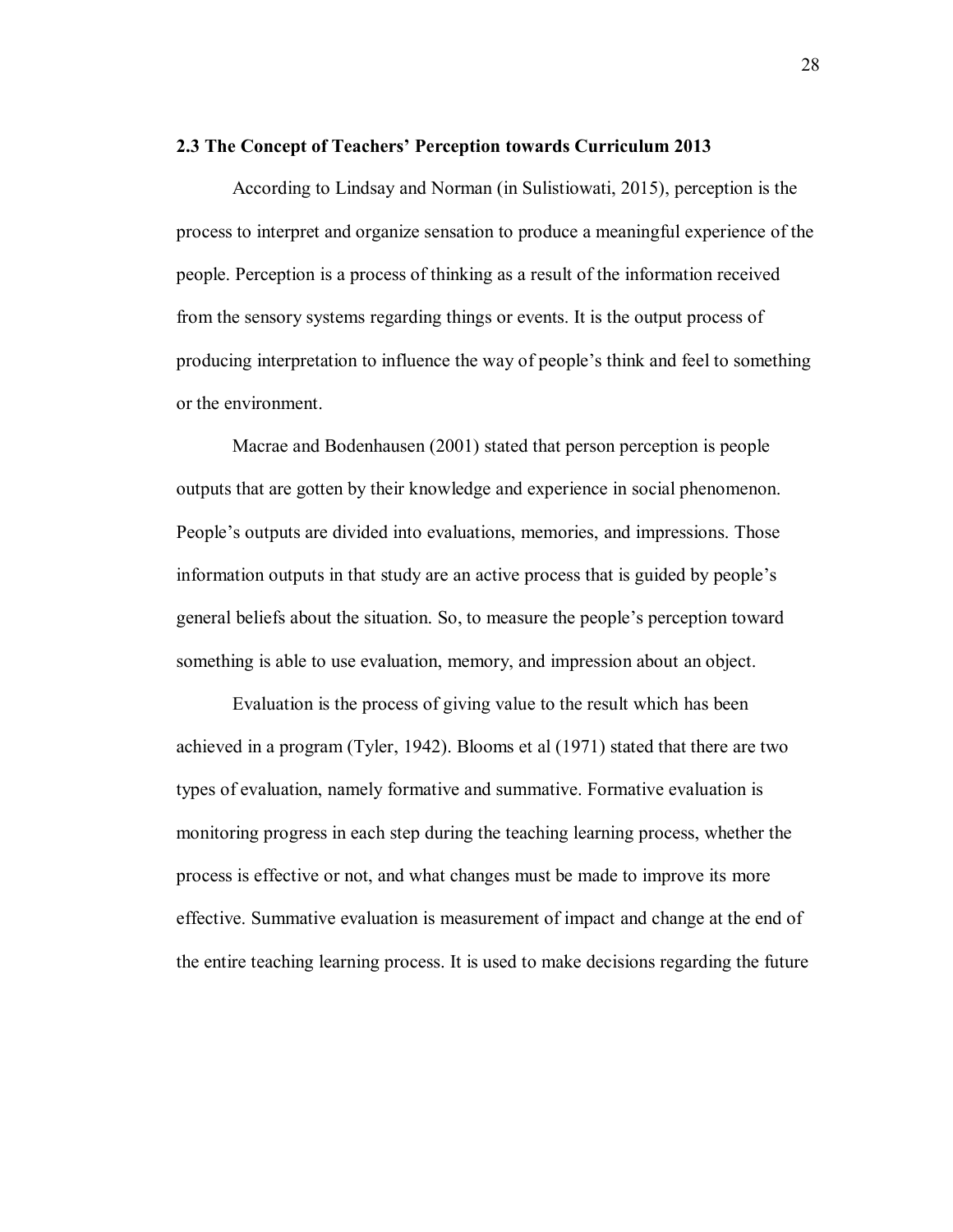of the teachers' teaming or the program that must be developed, whether it should be continued or stopped.

Memory is saving information relates to personal experience (Hoven and Eggen, 2007). While James in Tulving (1989) stated that memory is saving good or bad experience in the past and it can remember in the future. Memory is set of cognitive capacities by saving past experience, usually for present purposes. Memory is one of the important ways of our histories and our current action. Memory is not happening now, so memory differs from perception. In this study, memory is teachers' past experience about implementing Curriculum 2013.

Impression is the overall effect of something that has already occurs (Mazarin, 2003). Impression refers to the process of individuals attempt to influence their opinions or perceptions. Impression management has been used to define interpersonal communication phenomena. In impression management, individual must be maintained impressions that are congruent with the perceptions that want to convey to their public. In this research, impression refers to the teachers' opinion about Curriculum 2013 that is implemented in senior high school.

In this research, teachers give an opinion based on their experience and knowledge after they implemented Curriculum 2013 in teaching learning process. The researcher wants to know the difference of perception about the process, the environment, effectiveness, and the results of respondent based on their evaluation, memory, and impression.

29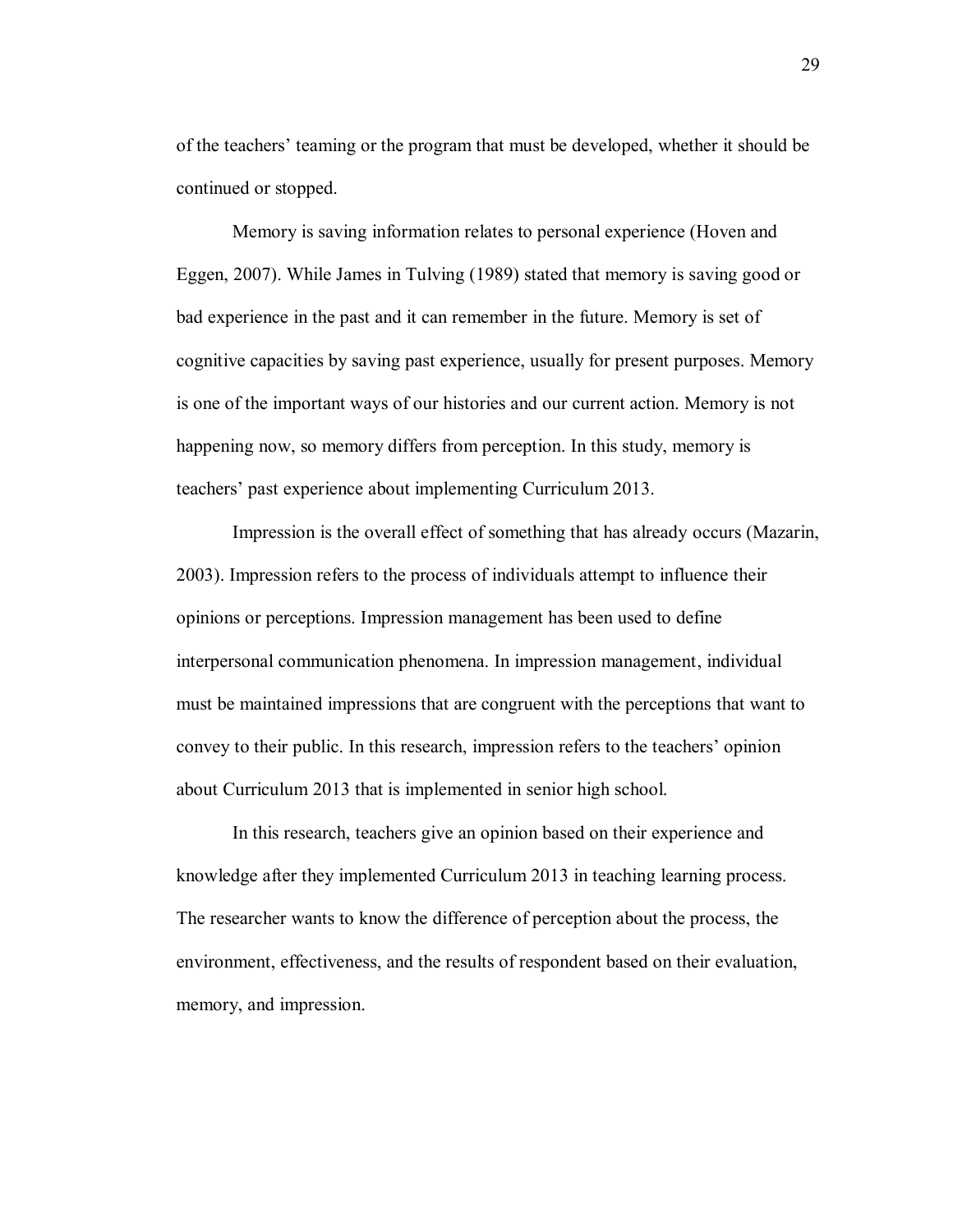## **2.4 Previous Study**

Some researchers showed the result of their research in teaching Curriculum 2013. There are some indicates that the implementation of Curriculum 2013 is executed less than a year and only in a few places that have been determined.

The researcher has found a thesis that discusses about the analysis of Curriculum 2013. The thesis is written by Eka Lusia Evanita (2013) with the tittle of the thesis analysis "Analisis Kompetensi Pedagogik dan Kesiapan Guru dalam Mendukung Implementasi Kurikulum 2013". In this analysis, it described on pedagogical competence. Moreover, it explained about the readiness of teachers in supporting the implementation of Curriculum 2013. These two things are the object of this thesis.

The population of the research was 101 teachers, while the subject was 13 teachers who taught in 13 schools at senior high school. The instruments that researcher used is questionnaire and interview. The questionnaire was developed to collect the teachers' data about pedagogical competence. The interview was conducted to collect the data about readiness of the teachers. The analysis in the thesis says about the readiness of Biology teachers in implementing Curriculum 2013. The results of the interviews also showed Biology teachers received a government policy to change the curriculum into the Curriculum 2013, and willing to implement Curriculum 2013.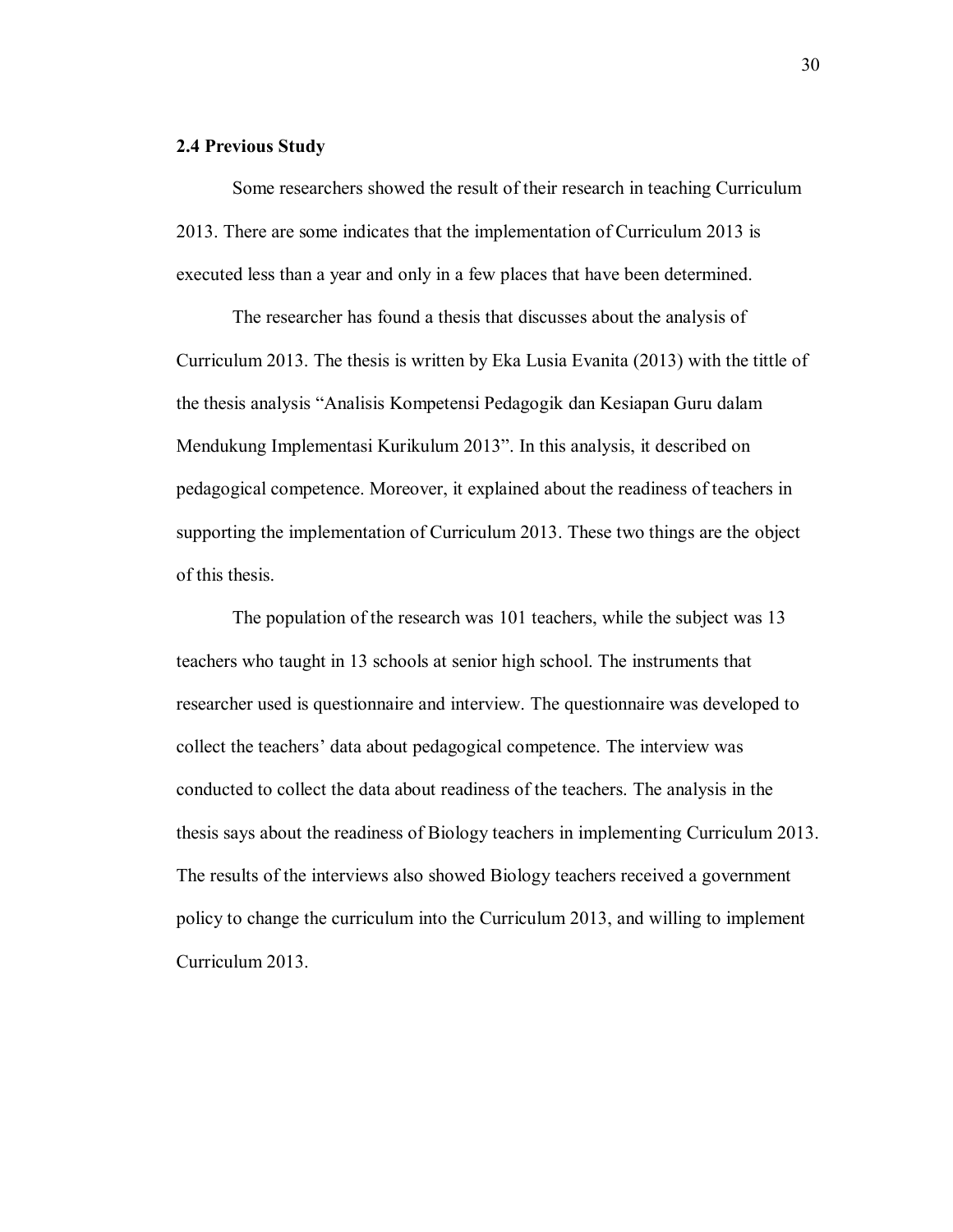The researcher also found the journal that discusses about the analysis of teacher's perception in implementation Curriculum 2013. The journal is written by Manik Nur Haq (2014) with the tittle "Persepsi Guru PPKN SMP dalam Melaksanakan Kurikulum 2013". In this analysis, it explained about the PPKN teachers' perception toward obstacles and efforts in implementation of Curriculum 2013 at junior high school. The population of the study was 156 teachers, and the subject was 10 teachers. The researcher uses questionnaire to investigate teachers' perception.

Based on the results of the analysis, obstacles experienced by teachers in implementing the curriculum 2013, among others: a) indicator on the teachers' books that sometimes do not conform with the basic competence; b) teachers find it difficult to design RPP that refers to the project-based learning, problem-based learning and discovery learning, c) teacher difficulty in determining the appropriate media to KBM; d) Internet connections are difficult to reach thus hampering the teachers to get information or material; e) the lack of the society support in planting attitude, responsibility and discipline; f) the implementation of project-based learning, problem-based learning and discovery learning constrained the time and cost; g) lack of facility and infrastructure that supports KBM; h) the assessment that implemented every day hard to recapitulated; i) assessment that must be made the teachers include aspects that are many and complicated. While the efforts of the teachers to overcome obstacles in the implementation of Curriculum 2013, namely: a) discussion or sharing

31